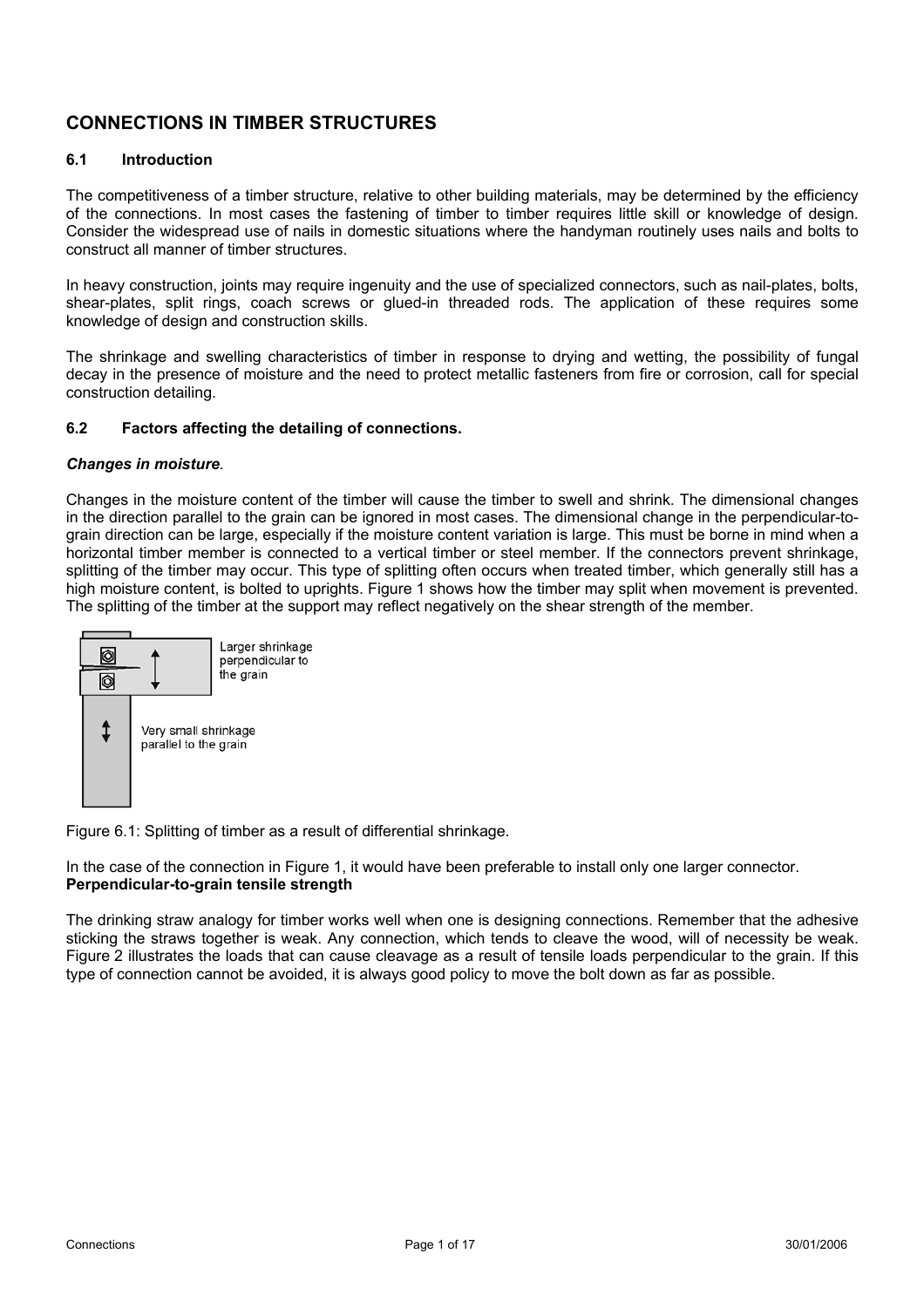

Figure 6.2: Loading of member in tension. Cracking may occur when end distance is insufficient.

Cleavage often occurs in trusses where one of the chords, i.e., top compression member or bottom tie, has to transfer the loads between the web members and the web members are some distance apart. Figure 3 shows such a cleaving action.



Figure 6.3: Cleaving of member as a result of tension perpendicular to the grain.

# *Shear strength*

The horizontal shear strength of timber is low, typically one tenth of the bending strength. This can cause problems when there is an eccentricity between the loaded point and the support. This is aggravated when the loaded point has damaged the supporting member, by for instance, a bolt hole. The effective shear transfer area is greatly reduced at the bolt hole. Figure 4 shows an eccentrically loaded support for a truss. Note that the bolt hole is in an area of large shear as well as bending stress. The high stresses at these supports must be borne in mind, when designing the truss.



Figure 6.4: Shear force and bending in member as a result of an eccentric connection and support.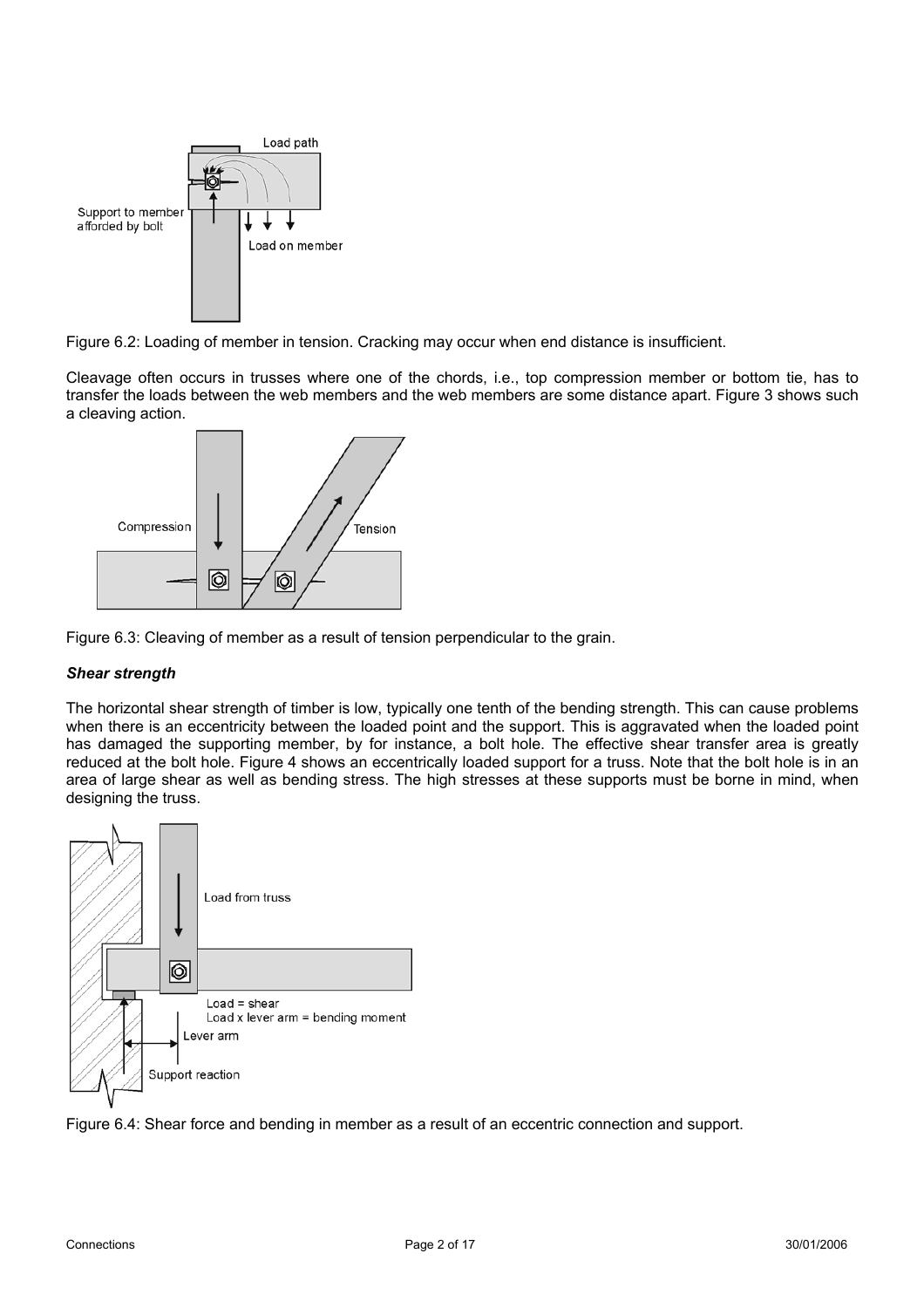# **6.3 Selection of Fasteners**.

#### *Mechanical fasteners*

A mechanical fastener is any device, metallic, plastic or timber, which transfers load from one piece of timber to another piece of timber. The most common types of fasteners are metallic and include:

- Nails
- Dowels
- **D** Screws
- a Bolts
- □ Coach-screws
- Toothed ring connectors
- □ Split rings
- □ Nail plates
- **Proprietary or patented fasteners.**

Most fasteners transfer forces through bearing on the timber and shear in the connector. Screws may under certain circumstances be used in withdrawal, although end grain withdrawal is not recommended.

### *Fastener strength*

The strength of the various fasteners, together with end and edge distances is given in SABS 0163. SABS 0163 does not give strength values for proprietary or patented fasteners. Strength values for these must be obtained from the manufacturers' literature.

### *Structural efficiency*

Structural efficiency can be described as the load that can be transferred divided by the area required by the connectors. It can be shown that nails or dowels into pre-drilled holes through steel plates, are the most efficient connectors. These are followed by bolts, toothed-ring connectors and split rings. Nails in pre-drilled holes are in the region of twice as efficient as any of the other connectors. In terms of cost efficiency, bolts may be cheaper than nails. The choice of connector will depend on the available space for the connection and the esthetics.

End-grain connectors, where the load transfer is through direct tension, are the most efficient connectors. The shorter the load path can be made, the more efficient the connector becomes. Glued-in threaded rods may be used to obtain very efficient connections.



Figure 6.5: Bolted connection showing the convoluted load path for the transfer of the forces.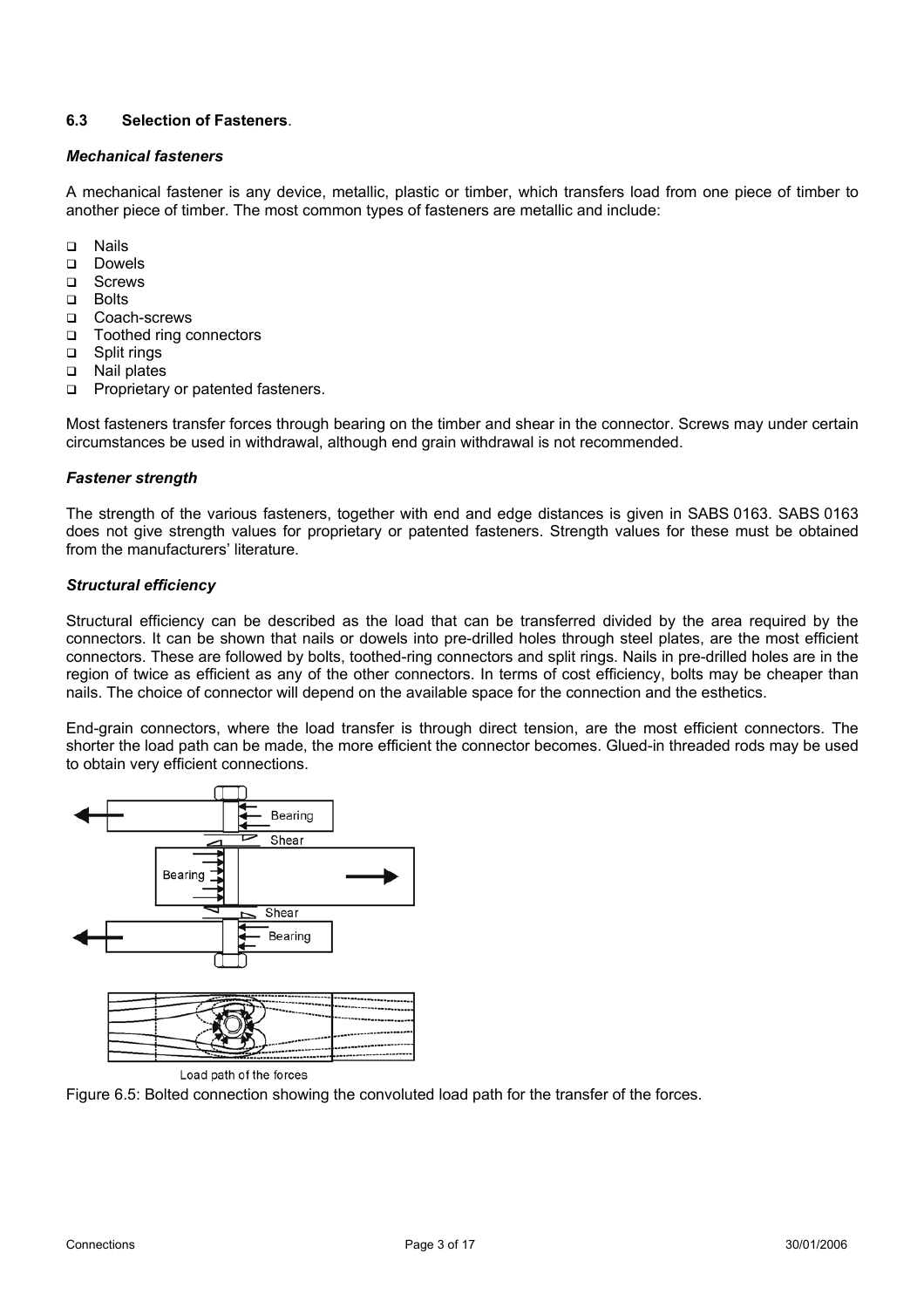

Figure 6.6: Shortened load path when glued-in rods are used.

## **6.4 Designing for durability**

Irrespective of the fastener type, a joint should be designed and constructed for durability. The durability of timber structures is influenced by a number of factors.

### *Fungal decay*

Decay or fungal attack is the result of the action of fungi, which break down the chemical structure of timber if suitable conditions prevail. A combination of the following circumstances creates such suitable conditions:

- The moisture content must be higher than 20%. It is unusual for this to happen except where timber is exposed to rain, timber is in direct contact with trapped water or placed directly in the ground. Fungal attack may also occur in the following: inadequately ventilated swimming pool structures, bathrooms, laundries, under-floor areas, saunas, cooling towers as well as bridge and pier structures close to the water.
- Oxygen must be present even in small quantities. Timber will not decay if permanently immersed in water.
- The temperature must be in the range of 5ºC to 40ºC. Above and below this temperature range, decay virtually ceases. The optimal temperature range for fungal growth is 25ºC to 35ºC.
- $\Box$  The timber on which the fungal lives must be either naturally or chemically unprotected.

End-grain is especially susceptible to the ingress of moisture and this is where decay usually begins.

#### *Other Timber Hazards*

Timber that is exposed to high levels of ultra-violet radiation, rain and extremes of temperature can suffer from splits, cracks and discolouration. It can also be subject to insect attack and marine borers. These factors do not affect the calculations of the design but must be borne in mind, when the connection is being detailed.

#### **6.5 Joint Detailing Principles**

To achieve good joint design and structural detailing, the following general principles should be observed:

- Avoid connections that can trap moisture. Ensure proper drainage and ventilation of especially the end-grain.
- Avoid exposing unprotected timber to the weather. If capping is used, ensure that all the moisture can escape and that the capping is properly ventilated. Capping that leaks and is not ventilated will hasten the onset of and promote fungal decay.
- Avoid placing especially the end-grain of timber in direct contact with concrete. Concrete is hygroscopic and will increase the moisture content on the interface between the concrete and the timber. If possible leave an air gap between the timber and the concrete. If the timber cannot be supported away from the concrete, insert a steel plate between the timber and the concrete. The steel plate will act as a moisture barrier.
- If moisture can enter at bolt holes, treat the timber in the hole with a preservative that does not leach out. If leaching is a problem, the bolts can be covered with a grease or a silicon sealant.
- Use chemically treated timber where moisture ingress could be a problem. Remember that CCA treatment stops fungal decay but not swelling and shrinkage due to moisture ingress. Always treat timber with an additional water-repellant.
- Corrosion resistant fasteners should be used in salt-water or seaside environment. Corrosion resistance in ascending order: steel, aluminium, stainless steel, copper and copper alloys.
- Where possible, transfer forces through direct bearing, thereby shortening the load path.

In coastal areas, large diameter bolts may be used, where a certain percentage of the area is sacrificial and the bolt maintains enough strength after corrosion has taken place. Bituminous or epoxy coating can improve the performance of bolts. Hot-dipped or electro-plated zinc coated bolts may be used in structures where a high chemical hazard exists.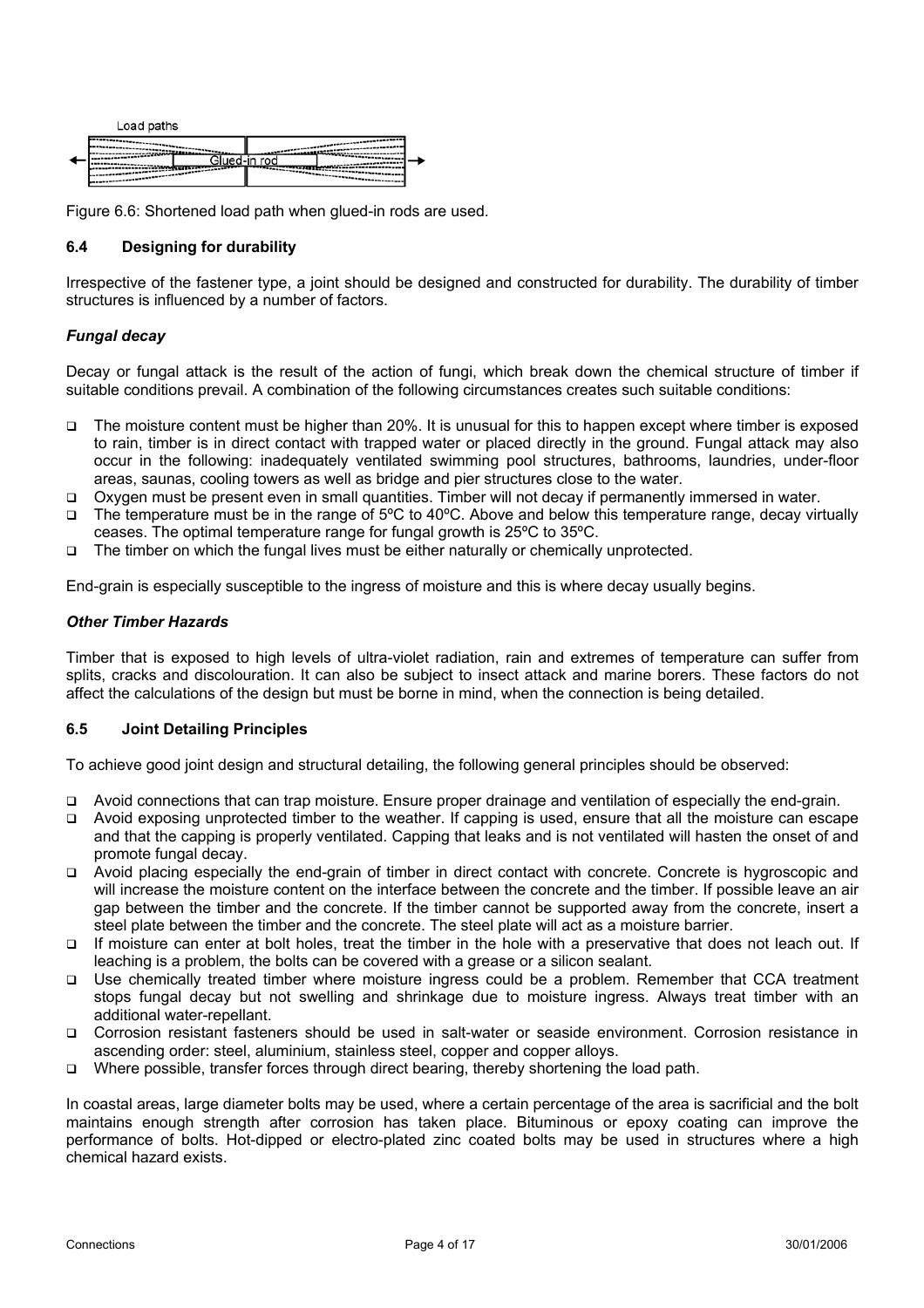### **6.6 Some Practical Joint Details**



Figure 6.7: A method of avoiding splitting as a result of large tension perpendicular to the grain.



Figure 6.8: Air gap to prevent ingress of moisture into end-grain of column.



Figure 6.9: Transfer of loading through bearing pads.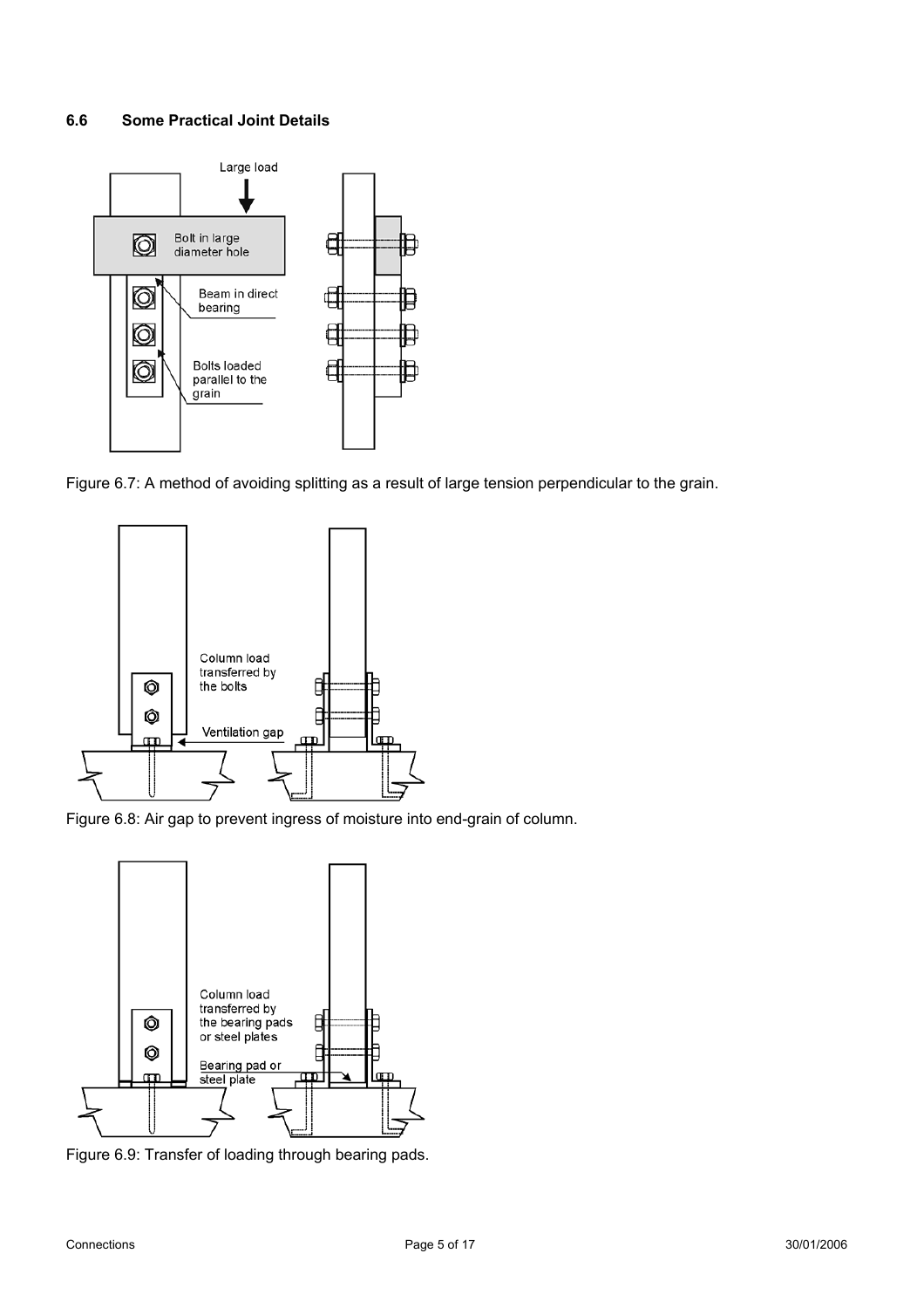# **6.7 Fire Resistance**

Large cross-sectional timber members are fairly fire resistant, but exposed metal connectors are not as they lose strength fairly rapidly at elevated temperatures. They also conduct heat into the interior of the timber, where the timber then chars. SABS 0163 provides a basis for assessing the fire resistance of the timber section. It does not provide any guidance on the strength of metal connectors at elevated temperatures

Where a fire rating is required, the metal connectors may be protected by an intumescent paint or by embedding the connector in the timber. Non-conducting fibre bolts or dowels may be considered.



Figure 6.10: Protection of metal connection to achieve the required fire rating.

#### **Design Check List**

The following may be used as a checklist when considering the design of joints:

- $\Box$  Is the connection detail simple?
- □ Have I avoided shrinkage restraint of wet timber?
- $\Box$  Have I selected the connector type according to:
	- □ Structural requirement?
	- Cost efficiency?
	- □ Practical application?
- □ Is corrosion protection required?
- □ Are fastener spacing and end-distances maintained?
- Will service moisture content exceed 20% and if so has adequate provision been made for fungal protection?
- Have moisture traps been avoided and has adequate space been allowed for ventilation?
- □ Has the end-grain been protected against moisture ingress?
- Is it necessary to apply preservative treatment to the timber and/or the bolt holes of the connection?
- □ Must fire protection be applied to the connectors?

# **6.8 Design of Connections**

#### *Nails dowels and bolts*

The failure mode of a connector determines the strength of the joint. By changing the failure mode of the metal connector, the size and strength of the connection can be vastly improved. Figure 11 illustrates the possible failure modes of dowel type connectors.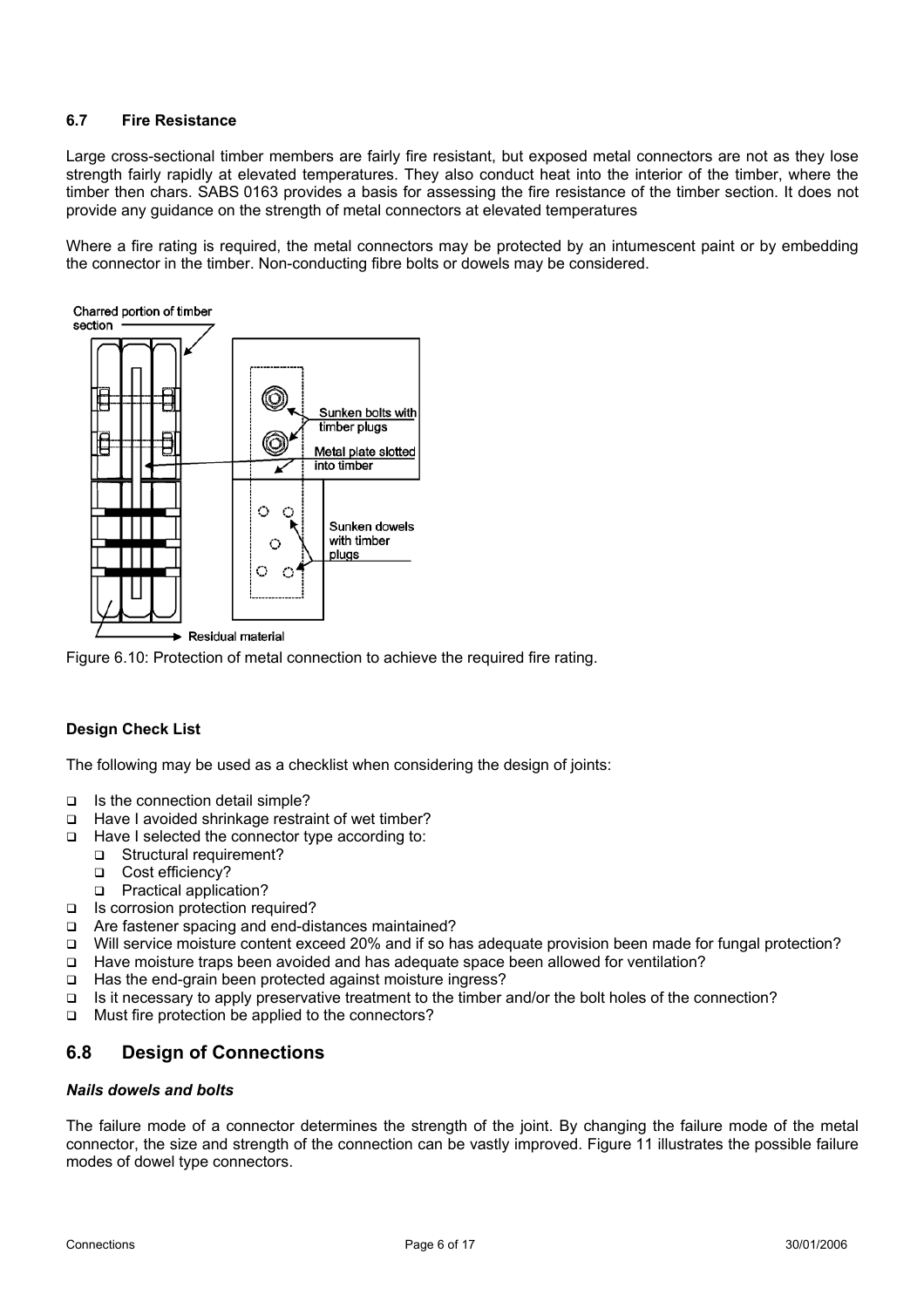



The most likely failure mechanism for a nailed connection is failure (f) while for a large diameter bolt or dowel, (c). The strength values, for nails and bolts, given in SABS 0163 are based on the failure mechanisms (f) and (c) respectively. The failure mechanisms with the greatest strengths are (a) or (b). If one can force this type of failure by ensuring crushing of the timber, then the smallest, strongest connection will result. This type of failure mechanism can be induced if a stiff connector is used together with metal side plates, fastener in double shear. The possible failure mechanisms for fasteners in double shear are shown in figure 12.



Figure 6.12: Failure on connections and connectors in double shear.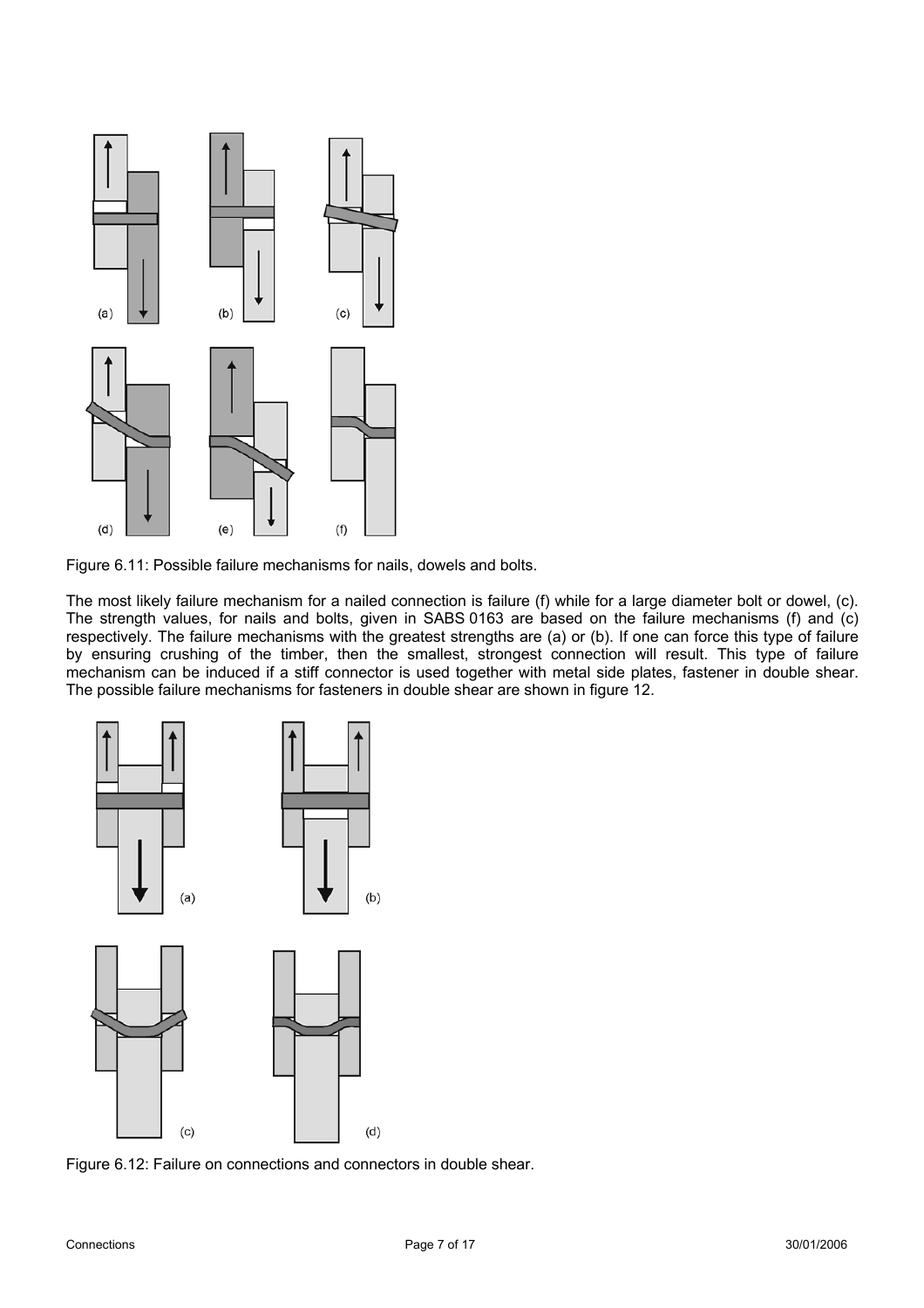Failure type (b) would be the mechanism that is induced if the connector is very stiff, i.e., large diameter dowels.

Some propriety connectors use the metal to its full capacity. The strength of the connectors is based on test results and may be substantially higher than when the strength values in SABS 0163 are used.

For detail calculations of connection strength, the SALMA Timber manual should be consulted. A few typical connections will be given in this chapter, to illustrate good detailing practice.

# **6.9 Column Base Details**

The following details illustrate how the timber is kept away from possible moisture ingress into the end-grain.



Figure 6.13: Column base with two angle brackets, force transfer through bearing on pad.



Figure 6.14: Column base with cruciform bracket slotted into the timber. Force transfer through direct bearing on metal plate.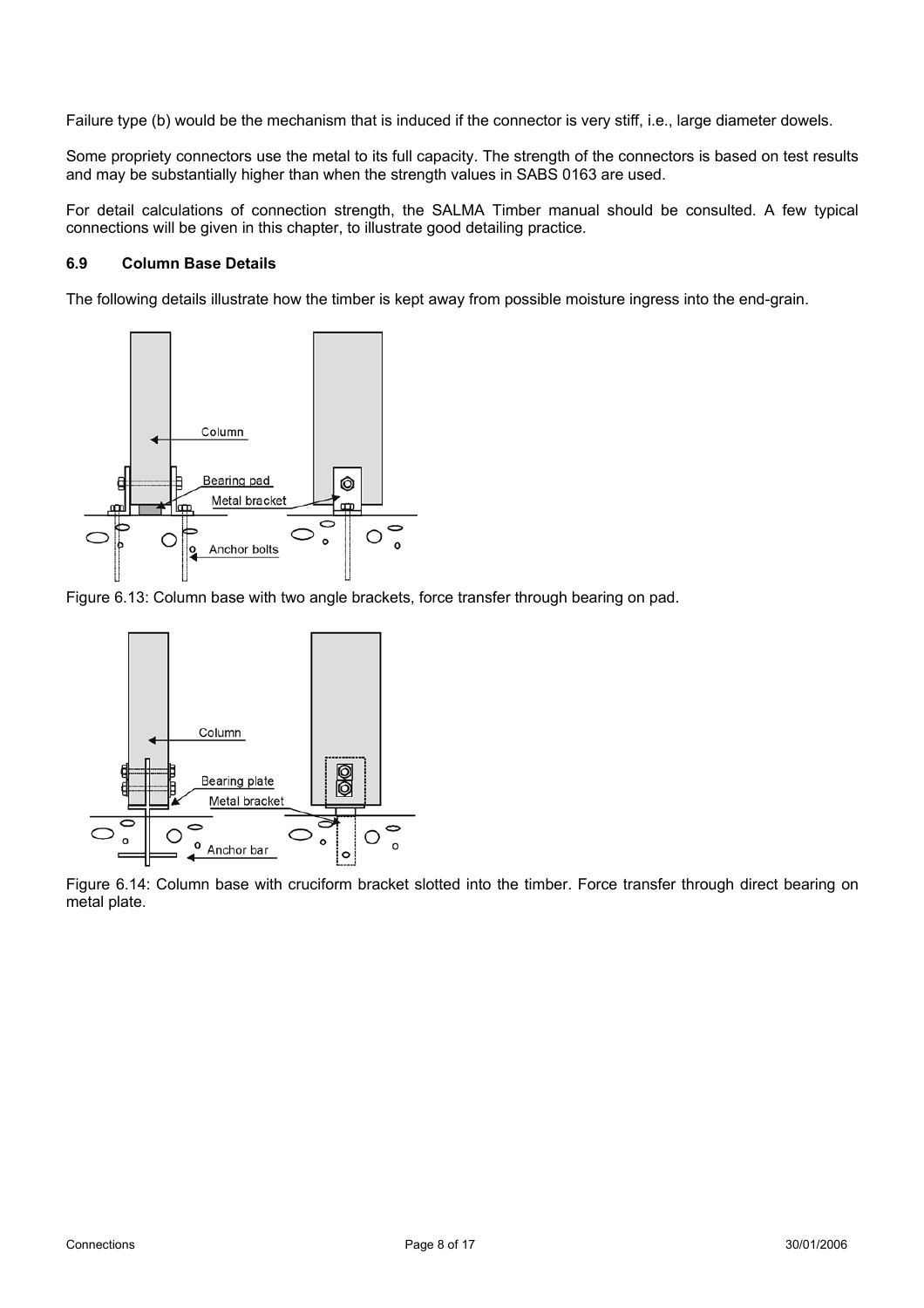

 Figure 6.15: Column base with anchor bolts glued into timber column. Force transfer through direct bearing on metal plate.

#### **6.10 Arch Bases**

Arches can be either tied or the base can transfer the horizontal thrust into a concrete base that is designed to resist the horizontal forces. The following sketches show the two types of bases.



Figure 6.16: Arch or portal frame base plate with tie rod. Tie rod can be covered by an elevated timber floor.



Figure 6.17: Pinned base for an arched structure.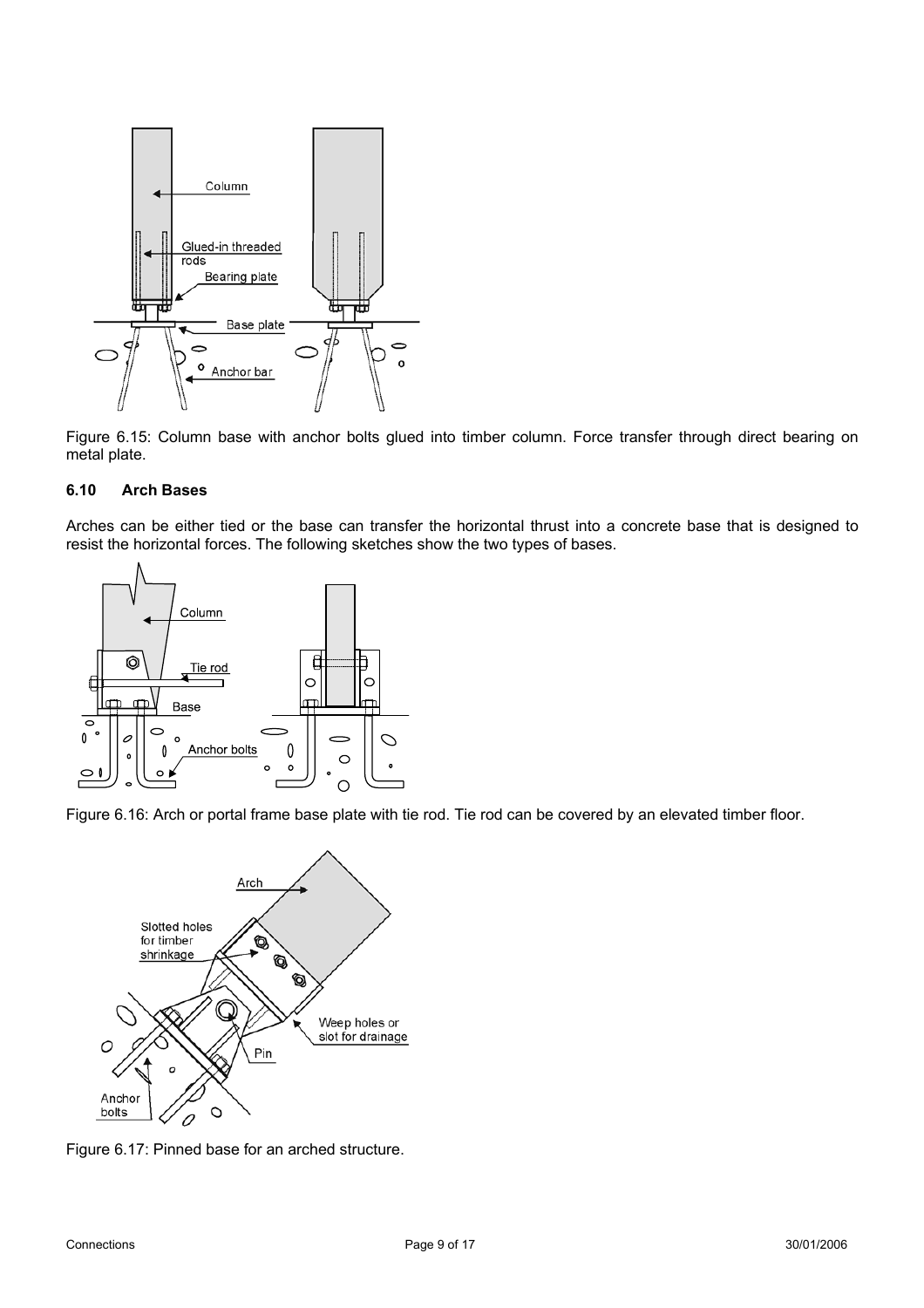# **Beam-to-column connections**

Beam to column connections are generally not moment resisting. A few details are given in the following sketches.



Figure 6.18: Beam to column detail where the beams are pitched.



Figure 6.19: Beam to steel column detail.



Figure 6.20: Beam to column connection where the column is continuous past the beam level.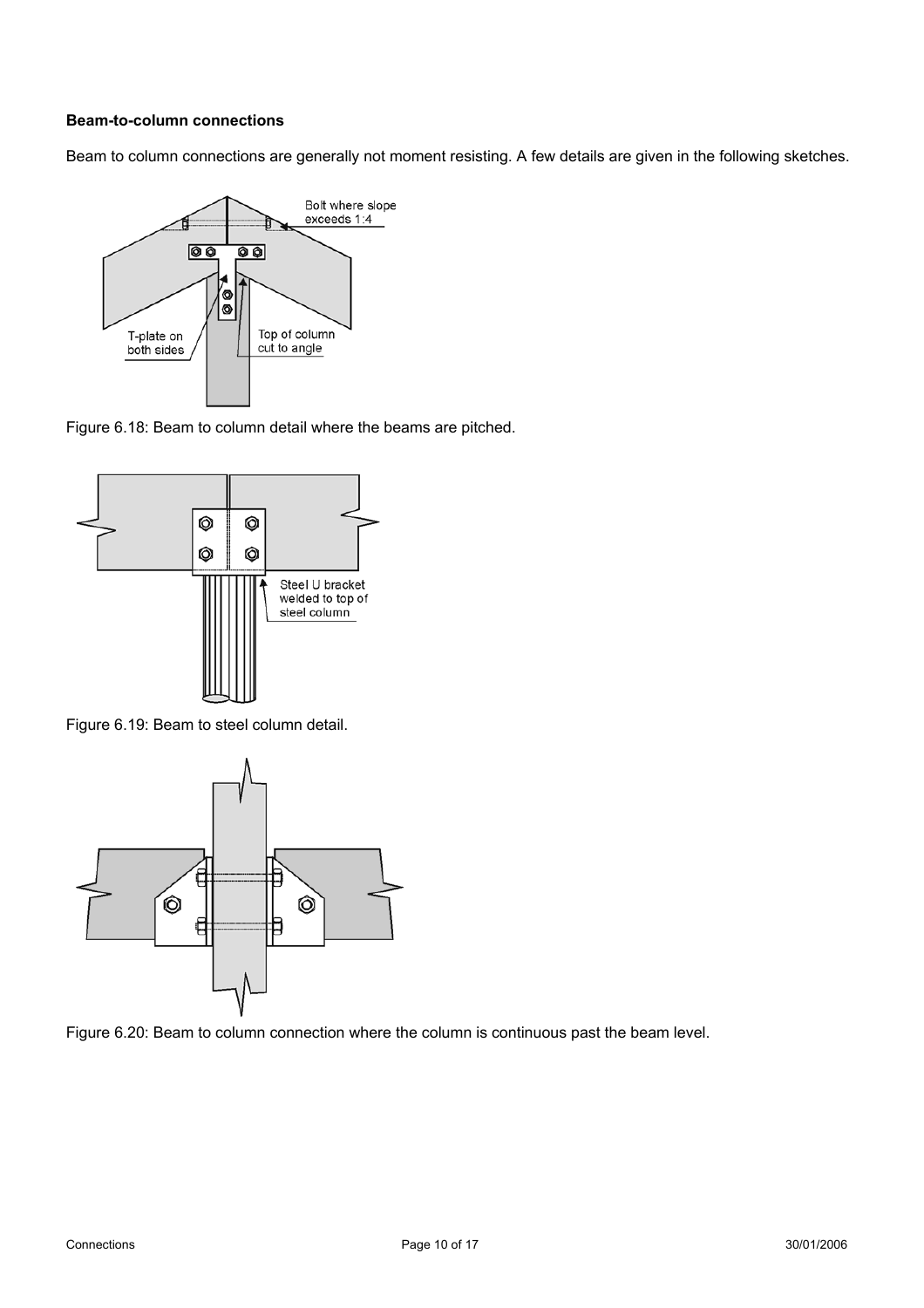

Figure 6.21: Beam to column connection, where the connectors have been recessed and are hidden.

### **6.12 Beam to wall or concrete connections.**

The following details show how timber beams can be connected to brickwork and concrete walls and beams.



Figure 6.22: Beam to concrete connection. Channel bracket may be used to improve lateral torsional restraint at the support.



Figure 6.23: Connection for sloped beam.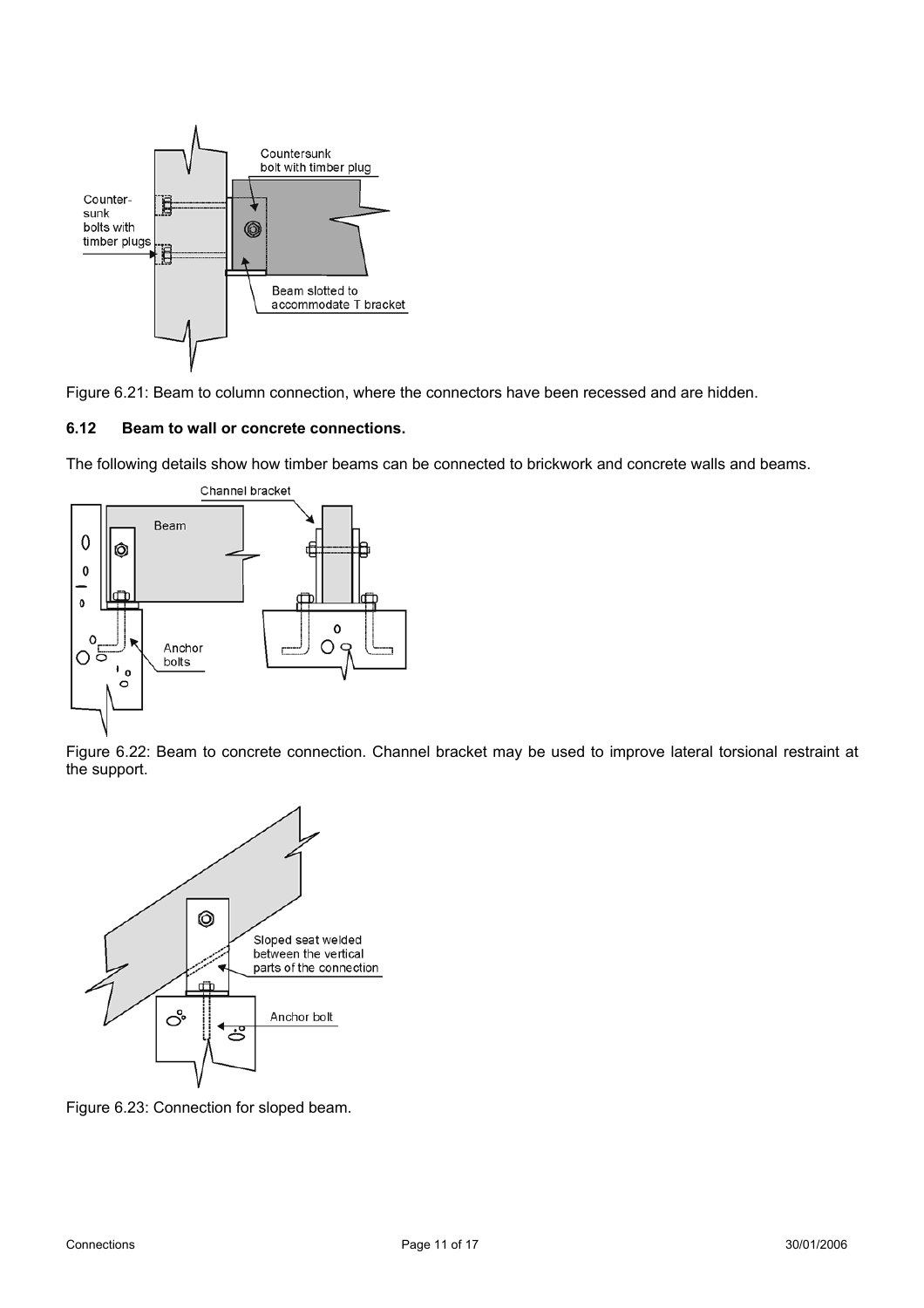

Figure 6.24: Beam built into brick wall with wedged blocking to improve torsional restraint.

### **6.13 Beam to beam connections**

Beam to beam connections can be either exposed or hidden. It is important to avoid loading perpendicular to the grain if at all possible. The beam that is doing the loading should load the bracket in bearing if possible and the loaded beam should have the connectors as high as possible.



Figure 6.25: Force transfer in direct bearing and through coach screws or bolts. Note that rotation of loaded beam is prevented.



Figure 6.26: Harness over loaded beam, all loads transferred by direct bearing.



Figure 6.27: Timber beam to concrete beam or wall. It is preferable to transfer load in direct bearing.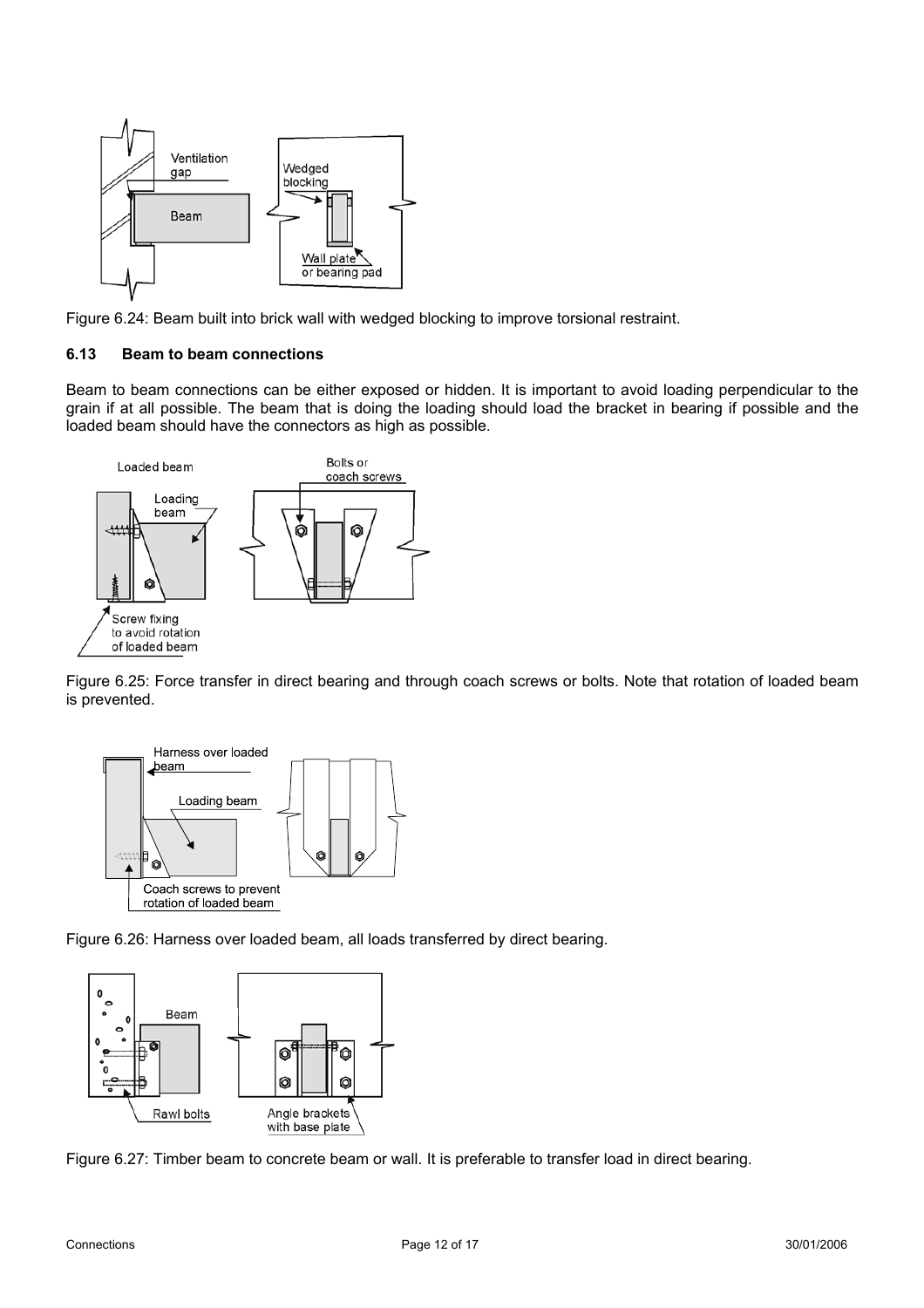# **6.14 Beam or column splices.**

The following sketches may be used as guidelines for good splicing practice.







Figure 6.29: Splicing of beams when only shear force must be transferred between the right hand side and the left.



Figure 6.30: Splicing of members with glued-in threaded rods and end plates. Note that this method should not be used where large moisture content variation is expected.

#### **6.15 Large-span truss connections.**

The following are a few illustrations of large span truss connections that have been used very successfully in other countries.



Figure 6.31: Metal plates slotted into the timber members. Connection completed by using metal dowels in tight fitting holes, or bolts.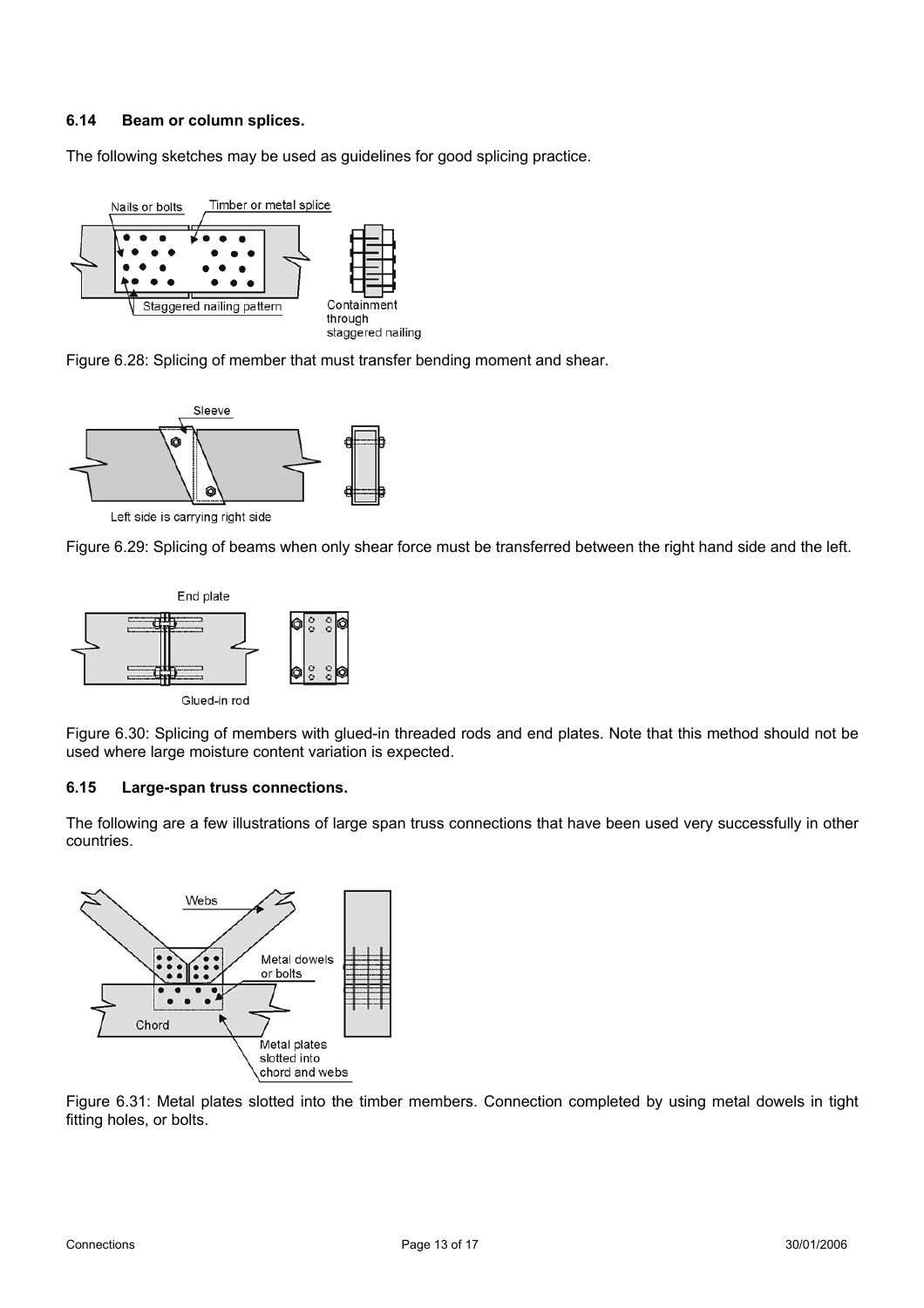

Figure 6.32: External plate connection for members with limited width.



Figure 6.33: Spaced chords where, where the resultant forces lie in the same plane. Large diameter bolts or shear plates and split rings may be used.

# **6.16 Apex joints for portal frames.**

Apex joints in portal frames may be pinned or may have to transfer limited moments. In all cases the apex joint must be able to transfer shear forces. The following sketches show a few possible details.







Figure 6.35: Pinned connection, using a shear plate or split ring to transfer the shear.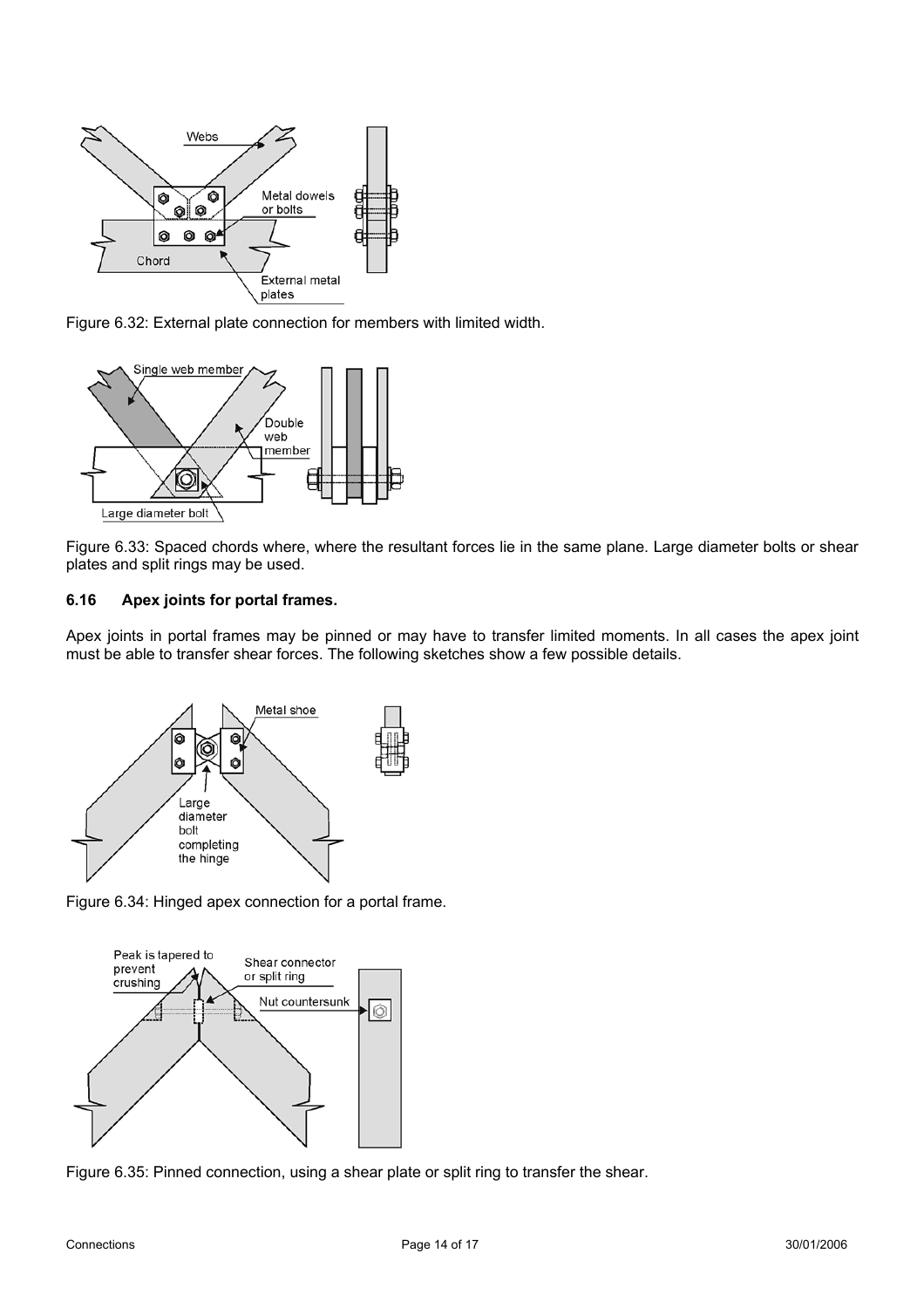

Figure 6.36: Moment connection at apex effected by nailing oval nails (glulam rivets) through round holes. The distortion of the nails ensures that the nails cannot be easily extracted.



Figure 6.37: Moment connection using threaded rods and steel end plates. Rods can be threaded into the steel plates and then bent, or simply welded onto the end plates. Connection can be assembled on site.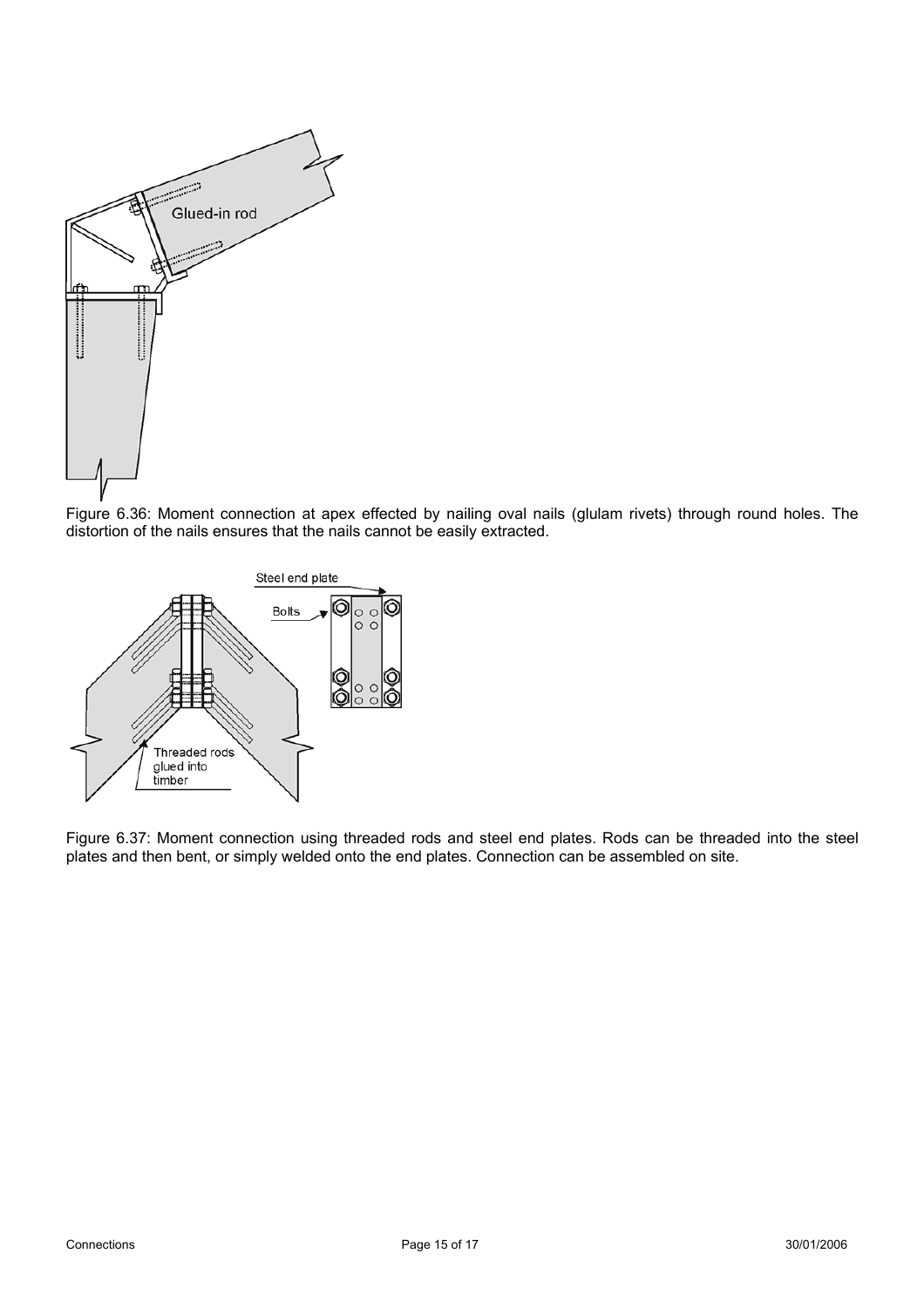



Figure 6.38: Compression ring for apex of dome type structure. Note that a certain amount of moment transfer is possible.



Figure 6.39: Eaves joint for portal frame. Steel bracket makes it possible to assemble the joint on site. Threaded rods must be glued under factory conditions.